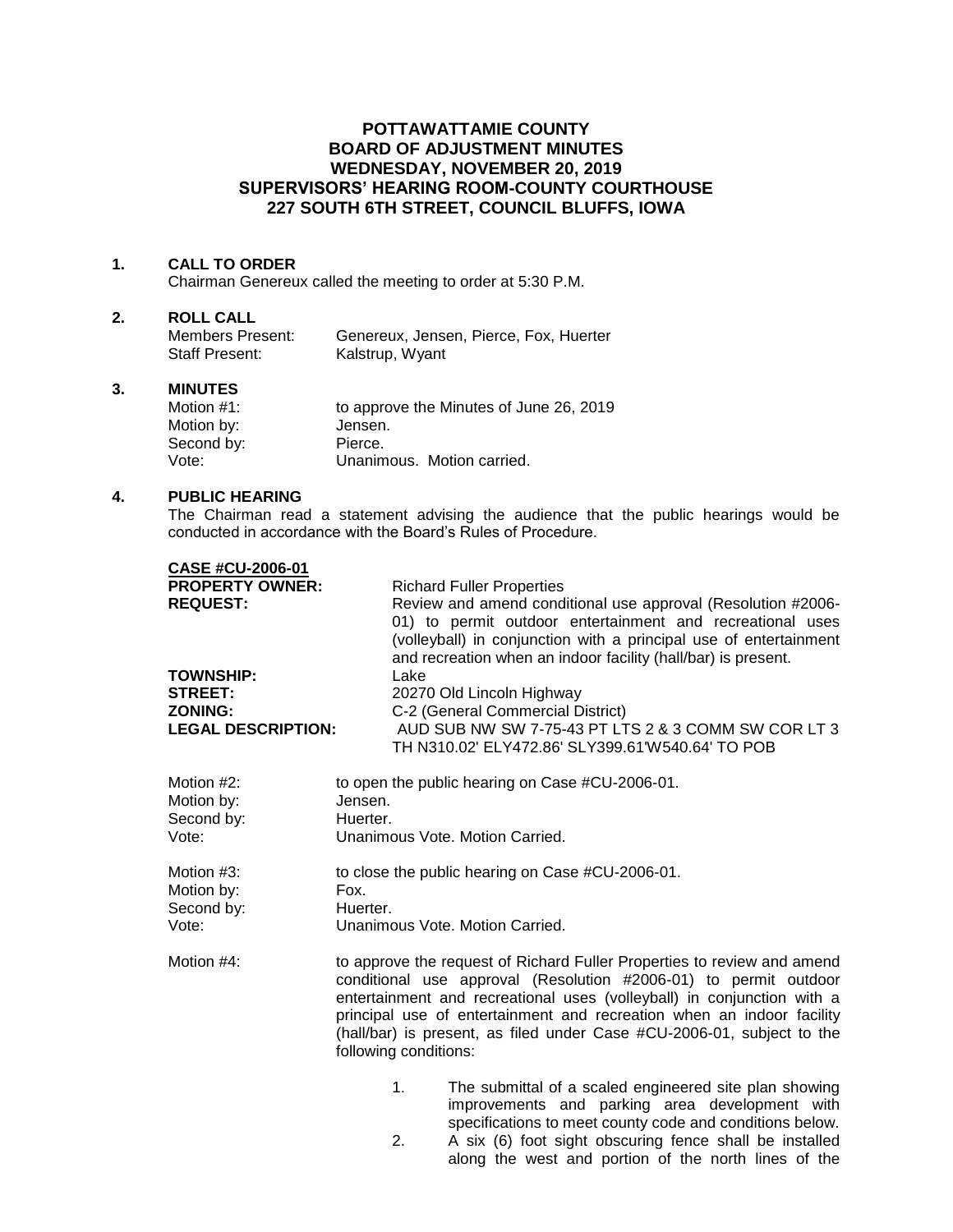Board of Adjustment November 20, 2019 Page 2

> property. Said fence shall be constructed in cedar and or PVC material and maintained in good working order throughout the duration of the conditional use. The sight obscuring fence shall be constructed and inspected prior to the proposed construction or outdoor entertainment and recreational uses.

- 3. All outdoor entertainment and recreational uses shall cease at 10:30 P.M.
- 4. The parking lot shall have a minimum of eight nine (89) parking stalls, 2 of which shall be paved ADA, marked and inspected prior to use.
- 5. Parking shall be restricted to only the designated parking areas.
- 6. The ingress/egress for this conditional use shall comply with Section 503 of the International Fire Code:

# **SECTION 503 of the International Fire Code: FIRE APPARATUS ACCESS ROADS**

- **503.1 Where required.** Fire apparatus access roads shall be provided and maintained in accordance with [Sections 503.1.1](javascript:Next() through [503.1.3.](javascript:Next()
- **503.1.1 Buildings and facilities.** *Approved* fire apparatus access roads shall be provided for every facility, building or portion of a building hereafter constructed or moved into or within the jurisdiction. The fire apparatus access road shall comply with the requirements of this section and shall extend to within 150 feet (45 720 mm) of all portions of the facility and all portions of the exterior walls of the first story of the building as measured by an *approved* route around the exterior of the building or facility.

**Exception:** The *fire code official* is authorized to increase the dimension of 150 feet (45 720 mm) where:

1. The building is equipped throughout with an *approved automatic sprinkler system* installed in accordance with [Section 903.3.1.1,](javascript:Next() [903.3.1.2](javascript:Next() or [903.3.1.3.](javascript:Next()

2. Fire apparatus access roads cannot be installed because of location on property, topography, waterways, nonnegotiable grades or other similar conditions, and an *approved* alternative means of fire protection is provided.

3. There are not more than two Group R-3 or Group U occupancies.

- **503.1.2 Additional access.** The *fire code official* is authorized to require more than one fire apparatus access road based on the potential for impairment of a single road by vehicle congestion, condition of terrain, climatic conditions or other factors that could limit access.
- **503.1.3 High-piled storage.** Fire department vehicle access to buildings used for *high-piled combustible storage* shall comply with the applicable provisions of [Chapter 23.](javascript:Next()
- **503.2 Specifications.** Fire apparatus access roads shall be installed and arranged in accordance with [Sections 503.2.1](javascript:Next() through [503.2.8.](javascript:Next()
- **503.2.1 Dimensions.** Fire apparatus access roads shall have an unobstructed width of not less than 20 feet (6096 mm), exclusive of shoulders, except for *approved* security gates in accordance with [Section 503.6,](javascript:Next() and an *unobstructed vertical clearance of not less than 13 feet 6 inches (4115* mm).
- **503.2.2 Authority.** The *fire code official* shall have the authority to require an increase in the minimum access widths where they are inadequate for fire or rescue operations.
- **503.2.3 Surface.** Fire apparatus access roads shall be designed and maintained to support the imposed loads of fire apparatus and shall be surfaced so as to provide all-weather driving capabilities.
- **503.2.4 Turning radius.** The required turning radius of a fire apparatus access road shall be determined by the *fire code official.*
- **503.2.5 Dead ends.** Dead-end fire apparatus access roads in excess of 150 feet (45 720 mm) in length shall be provided with an *approved* area for turning around fire apparatus.
- **503.2.6 Bridges and elevated surfaces.** Where a bridge or an elevated surface is part of a fire apparatus access road, the bridge shall be constructed and maintained in accordance with AASHTO HB-17. Bridges and elevated surfaces shall be designed for a live load sufficient to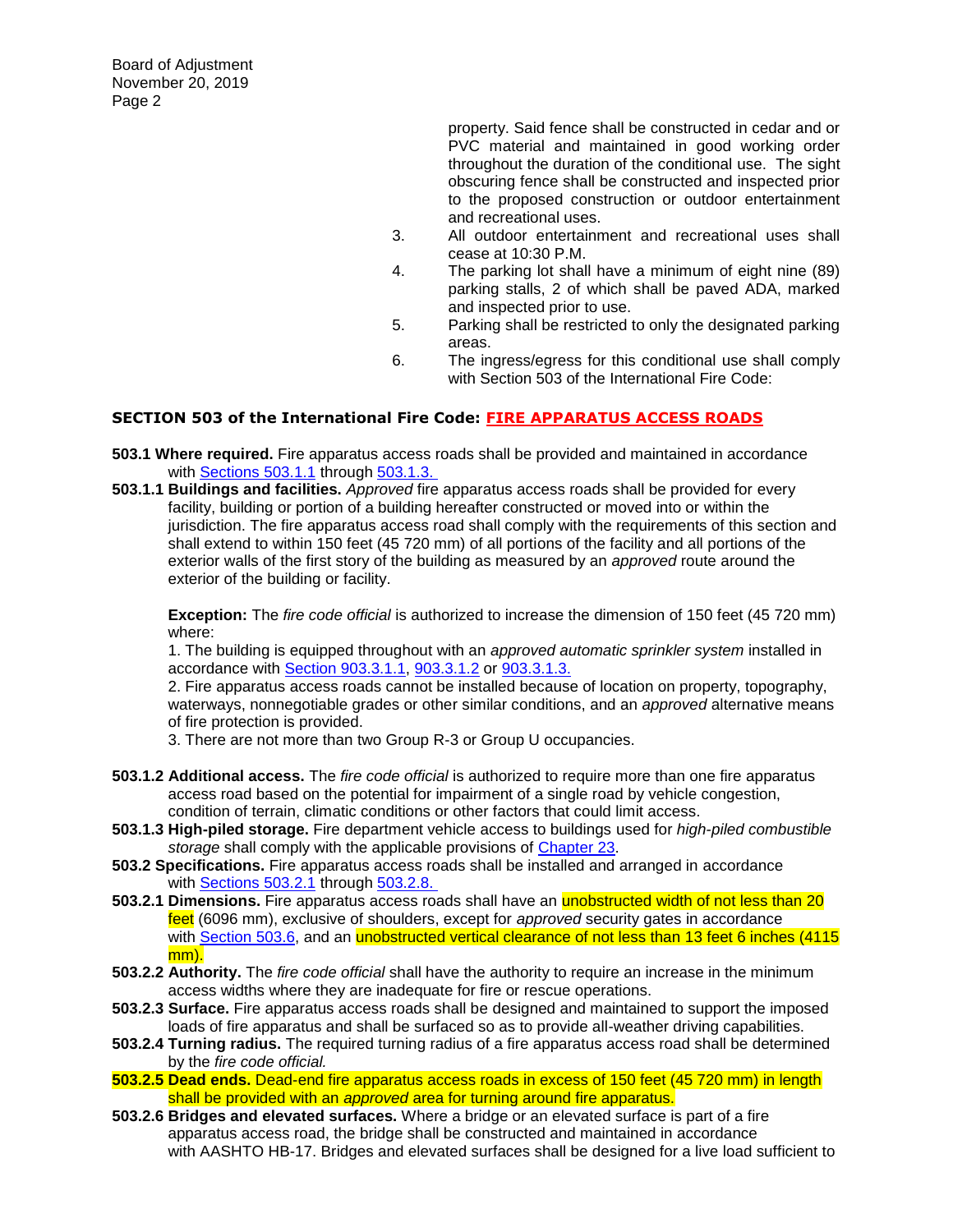Board of Adjustment November 20, 2019 Page 3

> carry the imposed loads of fire apparatus. Vehicle load limits shall be posted at both entrances to bridges when required by the *fire code official.* Where elevated surfaces designed for emergency vehicle use are adjacent to surfaces which are not designed for such

use, *approved* barriers, *approved* signs or both shall be installed and maintained when required by the *fire code official.*

- **503.2.7 Grade.** The grade of the fire apparatus access road shall be within the limits established by the *fire code official* based on the fire department's apparatus.
- **503.2.8 Angles of approach and departure.** The angles of approach and departure for fire apparatus access roads shall be within the limits established by the *fire code official* based on the fire department's apparatus.
- **503.3 Marking.** Where required by the *fire code official, approved* signs or other *approved* notices or markings that include the words NO PARKING—FIRE LANE shall be provided for fire apparatus access roads to identify such roads or prohibit the obstruction thereof. The means by which *fire lanes* are designated shall be maintained in a clean and legible condition at all times and be replaced or repaired when necessary to provide adequate visibility.
- **503.4 Obstruction of fire apparatus access roads.** Fire apparatus access roads shall not be obstructed in any manner, including the parking of vehicles. The minimum widths and clearances established in [Section 503.2.1](javascript:Next() shall be maintained at all times.
- **503.5 Required gates or barricades.** The *fire code official* is authorized to require the installation and maintenance of gates or other *approved* barricades across fire apparatus access roads, trails or other accessways, not including public streets, alleys or highways. Electric gate operators, where provided, shall be *listed* in accordance with UL 325. Gates intended for automatic operation shall be designed, constructed and installed to comply with the requirements of ASTM F 2200.
- **503.5.1 Secured gates and barricades.** When required, gates and barricades shall be secured in an *approved* manner. Roads, trails and other accessways that have been closed and obstructed in the manner prescribed by [Section 503.5](javascript:Next() shall not be trespassed on or used unless authorized by the *owner* and the *fire code official.*
- **Exception:** The restriction on use shall not apply to public officers acting within the scope of duty.
- **503.6 Security gates.** The installation of security gates across a fire apparatus access road shall be *approved* by the fire chief. Where security gates are installed, they shall have an *approved* means of emergency operation. The security gates and the emergency operation shall be maintained operational at all times. Electric gate operators, where provided, shall be *listed* in accordance with UL 325. Gates intended for automatic operation shall be designed, constructed and installed to comply with the requirements of ASTM F 2200.

Based on the following finding of facts:

- 1. The subject property is located in the Class C-2 Zoning District. The Zoning Ordinance, adopted in conjunction with the Land Use Plan, stipulates that outdoor entertainment and recreational in conjunction with a principal use of entertainment and recreation when an indoor facility is present is a permitted conditional use in the C-2 Zoning District.
- 2. Old Lincoln Highway, which provides access to this property, and its existing traffic patterns, will not be negatively impacted by this conditional use.
- 3. The existing use of the property is a bar and hall with outdoor volleyball. The aforementioned conditions will minimize any potential adverse impact on adjoining properties.

| Motion by: | Fox.                                                                  |
|------------|-----------------------------------------------------------------------|
| Second by: | Huerter.                                                              |
| Vote:      | Ayes - Fox, Genereux, Huerter. Nays - Jensen, Pierce. Motion Carried. |

## **5. ADJOURNMENT**

| Motion #4: | to adjourn.                |
|------------|----------------------------|
| Motion by: | Jensen.                    |
| Second by: | Huerter.                   |
| Vote:      | Unanimous. Motion carried. |